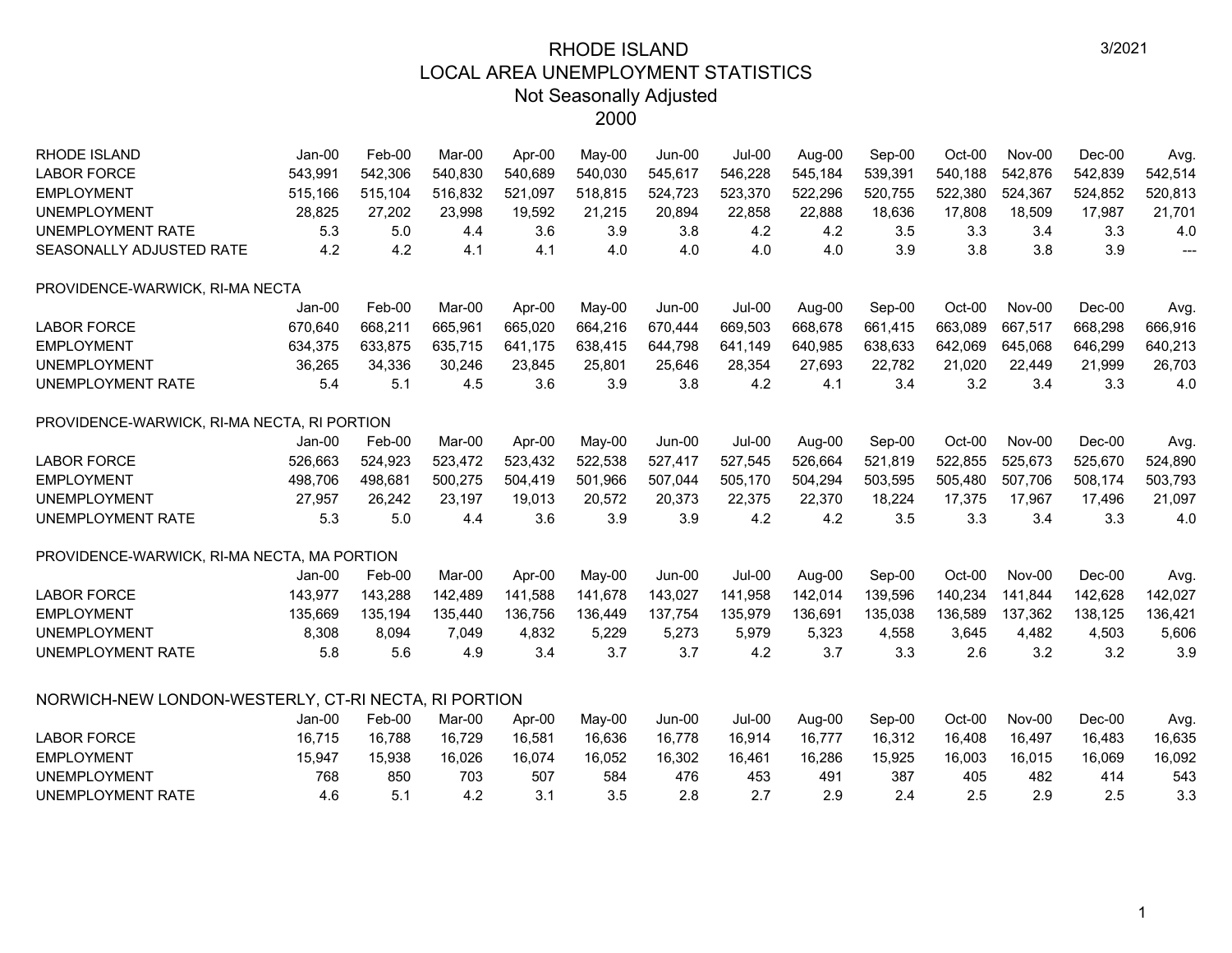| <b>BARRINGTON</b>        | $Jan-00$ | Feb-00 | Mar-00 | Apr-00 | May-00 | $Jun-00$      | <b>Jul-00</b> | Aug-00 | Sep-00 | Oct-00 | Nov-00 | $Dec-00$ | Avg.   |
|--------------------------|----------|--------|--------|--------|--------|---------------|---------------|--------|--------|--------|--------|----------|--------|
| <b>LABOR FORCE</b>       | 8,456    | 8,417  | 8,409  | 8,425  | 8,434  | 8,517         | 8,499         | 8,482  | 8,435  | 8,443  | 8,480  | 8,464    | 8,455  |
| <b>EMPLOYMENT</b>        | 8,120    | 8,120  | 8,145  | 8,214  | 8,173  | 8,255         | 8,226         | 8,211  | 8,200  | 8,230  | 8,267  | 8,274    | 8,203  |
| <b>UNEMPLOYMENT</b>      | 336      | 297    | 264    | 211    | 261    | 262           | 273           | 271    | 235    | 213    | 213    | 190      | 252    |
| <b>UNEMPLOYMENT RATE</b> | 4.0      | 3.5    | 3.1    | 2.5    | 3.1    | 3.1           | 3.2           | 3.2    | 2.8    | 2.5    | 2.5    | 2.2      | 3.0    |
| <b>BRISTOL</b>           | Jan-00   | Feb-00 | Mar-00 | Apr-00 | May-00 | Jun-00        | Jul-00        | Aug-00 | Sep-00 | Oct-00 | Nov-00 | $Dec-00$ | Avg.   |
| <b>LABOR FORCE</b>       | 12,147   | 12,095 | 12,078 | 12,056 | 12,041 | 12,164        | 12.172        | 12,154 | 12,027 | 12,092 | 12.136 | 12,113   | 12,106 |
| <b>EMPLOYMENT</b>        | 11,549   | 11,548 | 11,586 | 11,681 | 11,624 | 11,743        | 11,699        | 11,679 | 11,662 | 11,707 | 11,758 | 11,768   | 11,667 |
| <b>UNEMPLOYMENT</b>      | 598      | 547    | 492    | 375    | 417    | 421           | 473           | 475    | 365    | 385    | 378    | 345      | 439    |
| <b>UNEMPLOYMENT RATE</b> | 4.9      | 4.5    | 4.1    | 3.1    | 3.5    | 3.5           | 3.9           | 3.9    | 3.0    | 3.2    | 3.1    | 2.8      | 3.6    |
| <b>BURRILLVILLE</b>      | $Jan-00$ | Feb-00 | Mar-00 | Apr-00 | May-00 | Jun-00        | Jul-00        | Aug-00 | Sep-00 | Oct-00 | Nov-00 | $Dec-00$ | Avg.   |
| <b>LABOR FORCE</b>       | 9,195    | 9,192  | 9.177  | 9,133  | 9,092  | 9,167         | 9,177         | 9,177  | 9,067  | 9,090  | 9,145  | 9,161    | 9,148  |
| <b>EMPLOYMENT</b>        | 8,729    | 8,728  | 8,756  | 8,829  | 8,786  | 8,874         | 8,842         | 8,826  | 8,815  | 8,847  | 8,886  | 8,895    | 8,818  |
| <b>UNEMPLOYMENT</b>      | 466      | 464    | 421    | 304    | 306    | 293           | 335           | 351    | 252    | 243    | 259    | 266      | 330    |
| <b>UNEMPLOYMENT RATE</b> | 5.1      | 5.0    | 4.6    | 3.3    | 3.4    | 3.2           | 3.7           | 3.8    | 2.8    | 2.7    | 2.8    | 2.9      | 3.6    |
| <b>CENTRAL FALLS</b>     | Jan-00   | Feb-00 | Mar-00 | Apr-00 | May-00 | Jun-00        | Jul-00        | Aug-00 | Sep-00 | Oct-00 | Nov-00 | $Dec-00$ | Avg.   |
| <b>LABOR FORCE</b>       | 7,884    | 7,827  | 7,818  | 7,833  | 7,862  | 7,947         | 7,962         | 7,913  | 7,812  | 7,837  | 7,898  | 7,899    | 7,875  |
| <b>EMPLOYMENT</b>        | 7,365    | 7,364  | 7,388  | 7,449  | 7,413  | 7,488         | 7,460         | 7,447  | 7,436  | 7,465  | 7,498  | 7,504    | 7,440  |
| <b>UNEMPLOYMENT</b>      | 519      | 463    | 430    | 384    | 449    | 459           | 502           | 466    | 376    | 372    | 400    | 395      | 435    |
| <b>UNEMPLOYMENT RATE</b> | 6.6      | 5.9    | 5.5    | 4.9    | 5.7    | 5.8           | 6.3           | 5.9    | 4.8    | 4.7    | 5.1    | 5.0      | 5.5    |
| <b>CHARLESTOWN</b>       | Jan-00   | Feb-00 | Mar-00 | Apr-00 | May-00 | <b>Jun-00</b> | Jul-00        | Aug-00 | Sep-00 | Oct-00 | Nov-00 | $Dec-00$ | Avg.   |
| <b>LABOR FORCE</b>       | 4,510    | 4,506  | 4,488  | 4,480  | 4,456  | 4,468         | 4,491         | 4,493  | 4,437  | 4,447  | 4,495  | 4,488    | 4,480  |
| <b>EMPLOYMENT</b>        | 4,261    | 4,261  | 4,274  | 4,309  | 4,288  | 4,332         | 4,315         | 4,308  | 4,302  | 4,319  | 4,337  | 4,342    | 4,304  |
| <b>UNEMPLOYMENT</b>      | 249      | 245    | 214    | 171    | 168    | 136           | 176           | 185    | 135    | 128    | 158    | 146      | 176    |
| <b>UNEMPLOYMENT RATE</b> | 5.5      | 5.4    | 4.8    | 3.8    | 3.8    | 3.0           | 3.9           | 4.1    | 3.0    | 2.9    | 3.5    | 3.3      | 3.9    |
| <b>COVENTRY</b>          | Jan-00   | Feb-00 | Mar-00 | Apr-00 | May-00 | Jun-00        | Jul-00        | Aug-00 | Sep-00 | Oct-00 | Nov-00 | $Dec-00$ | Avg.   |
| <b>LABOR FORCE</b>       | 19,329   | 19,293 | 19,219 | 19,242 | 19,219 | 19,411        | 19,510        | 19,496 | 19,245 | 19,296 | 19,392 | 19,364   | 19,335 |
| <b>EMPLOYMENT</b>        | 18,429   | 18,427 | 18,487 | 18,640 | 18,549 | 18,737        | 18,668        | 18,636 | 18,610 | 18,679 | 18,761 | 18,778   | 18,617 |
| <b>UNEMPLOYMENT</b>      | 900      | 866    | 732    | 602    | 670    | 674           | 842           | 860    | 635    | 617    | 631    | 586      | 718    |
| <b>UNEMPLOYMENT RATE</b> | 4.7      | 4.5    | 3.8    | 3.1    | 3.5    | 3.5           | 4.3           | 4.4    | 3.3    | 3.2    | 3.3    | 3.0      | 3.7    |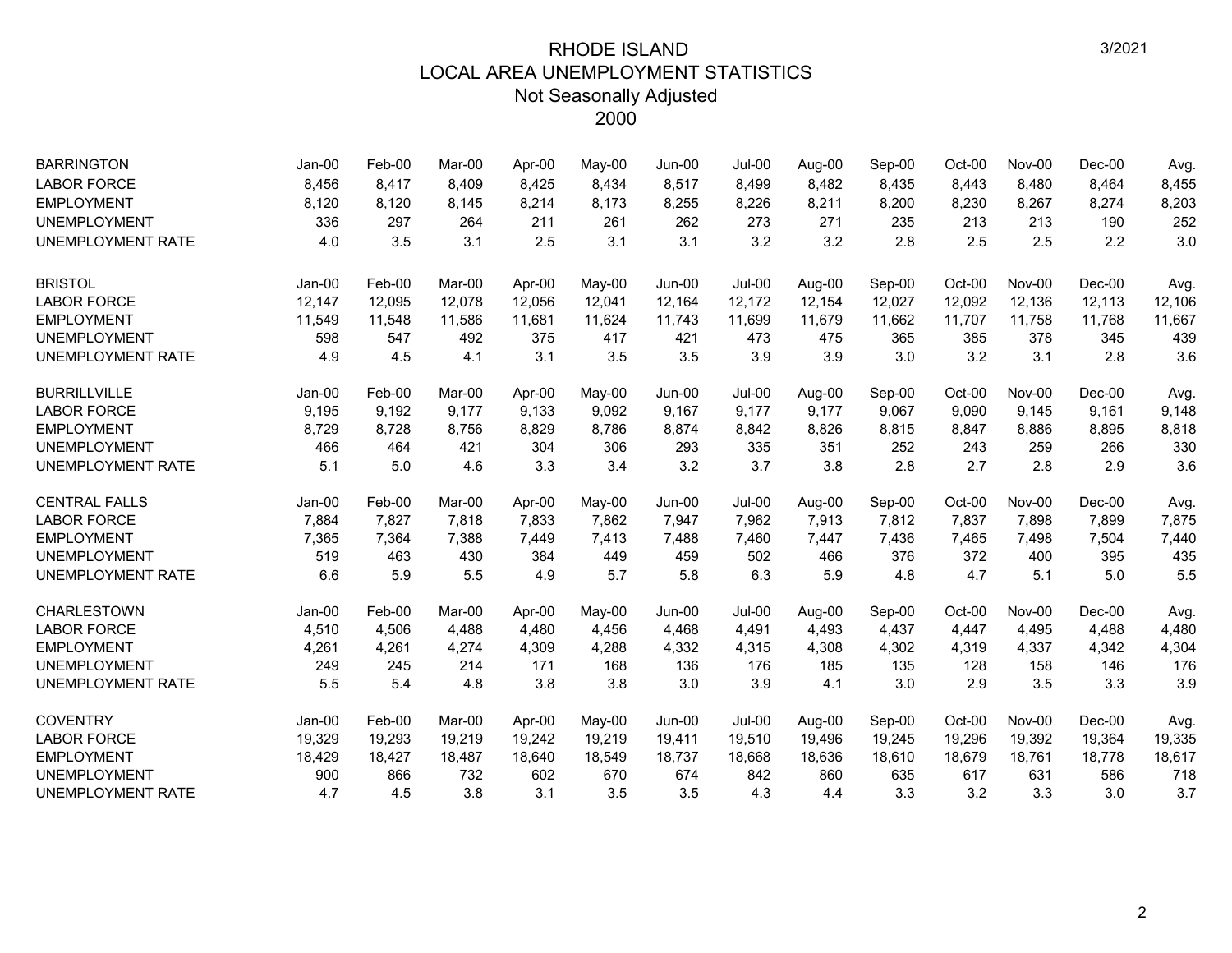| <b>CRANSTON</b>          | $Jan-00$ | Feb-00 | Mar-00 | Apr-00 | $May-00$ | Jun-00        | $Jul-00$      | Aug-00 | Sep-00 | $Oct-00$ | $Nov-00$ | $Dec-00$ | Avg.   |
|--------------------------|----------|--------|--------|--------|----------|---------------|---------------|--------|--------|----------|----------|----------|--------|
| <b>LABOR FORCE</b>       | 40,250   | 40,100 | 40,031 | 40,130 | 40,092   | 40,435        | 40,382        | 40,315 | 40,021 | 40,123   | 40,308   | 40,277   | 40,206 |
| <b>EMPLOYMENT</b>        | 38,204   | 38,202 | 38,324 | 38,642 | 38,454   | 38,843        | 38.700        | 38,632 | 38,579 | 38,722   | 38,893   | 38,929   | 38,594 |
| <b>UNEMPLOYMENT</b>      | 2,046    | 1,898  | 1,707  | 1,488  | 1,638    | 1,592         | 1,682         | 1,683  | 1,442  | 1,401    | 1,415    | 1,348    | 1,612  |
| <b>UNEMPLOYMENT RATE</b> | 5.1      | 4.7    | 4.3    | 3.7    | 4.1      | 3.9           | 4.2           | 4.2    | 3.6    | 3.5      | 3.5      | 3.3      | 4.0    |
| <b>CUMBERLAND</b>        | $Jan-00$ | Feb-00 | Mar-00 | Apr-00 | $May-00$ | $Jun-00$      | <b>Jul-00</b> | Aug-00 | Sep-00 | Oct-00   | Nov-00   | $Dec-00$ | Avg.   |
| <b>LABOR FORCE</b>       | 17,855   | 17,852 | 17,784 | 17.789 | 17,733   | 17,923        | 17,926        | 17,888 | 17,712 | 17,753   | 17,848   | 17,825   | 17,824 |
| <b>EMPLOYMENT</b>        | 17,058   | 17,056 | 17,111 | 17,252 | 17,169   | 17,342        | 17,278        | 17,248 | 17,225 | 17,289   | 17,364   | 17,380   | 17,231 |
| <b>UNEMPLOYMENT</b>      | 797      | 796    | 673    | 537    | 564      | 581           | 648           | 640    | 487    | 464      | 484      | 445      | 593    |
| <b>UNEMPLOYMENT RATE</b> | 4.5      | 4.5    | 3.8    | 3.0    | 3.2      | 3.2           | 3.6           | 3.6    | 2.7    | 2.6      | 2.7      | 2.5      | 3.3    |
| <b>EAST GREENWICH</b>    | $Jan-00$ | Feb-00 | Mar-00 | Apr-00 | May-00   | Jun-00        | $Jul-00$      | Aug-00 | Sep-00 | Oct-00   | Nov-00   | $Dec-00$ | Avg.   |
| <b>LABOR FORCE</b>       | 6,628    | 6,592  | 6,590  | 6,571  | 6,574    | 6,628         | 6,609         | 6,602  | 6,569  | 6,581    | 6,627    | 6,645    | 6,601  |
| <b>EMPLOYMENT</b>        | 6,290    | 6,290  | 6,309  | 6,362  | 6,331    | 6,395         | 6,371         | 6,361  | 6,352  | 6,375    | 6,404    | 6,409    | 6,354  |
| <b>UNEMPLOYMENT</b>      | 338      | 302    | 281    | 209    | 243      | 233           | 238           | 241    | 217    | 206      | 223      | 236      | 247    |
| <b>UNEMPLOYMENT RATE</b> | 5.1      | 4.6    | 4.3    | 3.2    | 3.7      | 3.5           | 3.6           | 3.7    | 3.3    | 3.1      | 3.4      | 3.6      | 3.7    |
| <b>EAST PROVIDENCE</b>   | $Jan-00$ | Feb-00 | Mar-00 | Apr-00 | May-00   | <b>Jun-00</b> | Jul-00        | Aug-00 | Sep-00 | $Oct-00$ | Nov-00   | $Dec-00$ | Avg.   |
| <b>LABOR FORCE</b>       | 25,307   | 25,266 | 25,162 | 25,161 | 25,109   | 25,321        | 25,263        | 25,256 | 24,959 | 25,003   | 25,092   | 25,108   | 25,167 |
| <b>EMPLOYMENT</b>        | 23,767   | 23,766 | 23,841 | 24,039 | 23,922   | 24,164        | 24,075        | 24,033 | 24,000 | 24,089   | 24,196   | 24,218   | 24,009 |
| <b>UNEMPLOYMENT</b>      | 1,540    | 1,500  | 1,321  | 1,122  | 1,187    | 1,157         | 1,188         | 1,223  | 959    | 914      | 896      | 890      | 1,158  |
| UNEMPLOYMENT RATE        | 6.1      | 5.9    | 5.2    | 4.5    | 4.7      | 4.6           | 4.7           | 4.8    | 3.8    | 3.7      | 3.6      | 3.5      | 4.6    |
| <b>EXETER</b>            | Jan-00   | Feb-00 | Mar-00 | Apr-00 | May-00   | Jun-00        | Jul-00        | Aug-00 | Sep-00 | Oct-00   | Nov-00   | $Dec-00$ | Avg.   |
| <b>LABOR FORCE</b>       | 3,586    | 3,587  | 3,573  | 3,550  | 3,536    | 3,568         | 3,579         | 3,576  | 3,543  | 3,551    | 3,578    | 3,590    | 3,569  |
| <b>EMPLOYMENT</b>        | 3,413    | 3,412  | 3,424  | 3,452  | 3,435    | 3,470         | 3,456         | 3,451  | 3,446  | 3,459    | 3,474    | 3,478    | 3,448  |
| <b>UNEMPLOYMENT</b>      | 173      | 175    | 149    | 98     | 101      | 98            | 123           | 125    | 97     | 92       | 104      | 112      | 121    |
| <b>UNEMPLOYMENT RATE</b> | 4.8      | 4.9    | 4.2    | 2.8    | 2.9      | 2.7           | 3.4           | 3.5    | 2.7    | 2.6      | 2.9      | 3.1      | 3.4    |
| <b>FOSTER</b>            | Jan-00   | Feb-00 | Mar-00 | Apr-00 | May-00   | Jun-00        | $Jul-00$      | Aug-00 | Sep-00 | Oct-00   | Nov-00   | $Dec-00$ | Avg.   |
| <b>LABOR FORCE</b>       | 2,501    | 2,493  | 2,488  | 2,475  | 2,474    | 2,500         | 2,508         | 2,507  | 2,465  | 2,481    | 2,484    | 2,481    | 2,488  |
| <b>EMPLOYMENT</b>        | 2,364    | 2,364  | 2,372  | 2,391  | 2,380    | 2,403         | 2,394         | 2,391  | 2,387  | 2,396    | 2,406    | 2,409    | 2,388  |
| <b>UNEMPLOYMENT</b>      | 137      | 129    | 116    | 84     | 94       | 97            | 114           | 116    | 78     | 85       | 78       | 72       | 100    |
| UNEMPLOYMENT RATE        | 5.5      | 5.2    | 4.7    | 3.4    | 3.8      | 3.9           | 4.5           | 4.6    | 3.2    | 3.4      | 3.1      | 2.9      | 4.0    |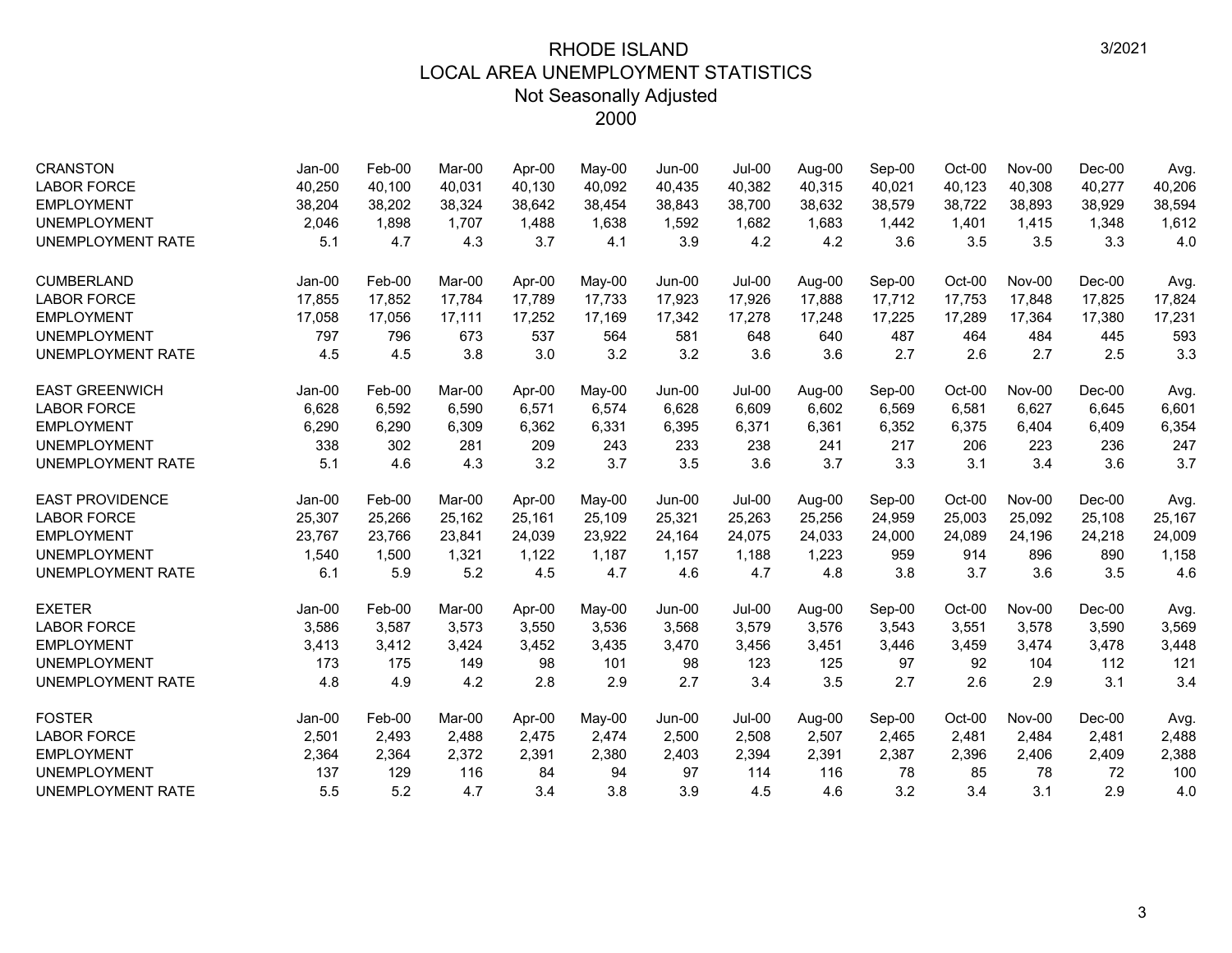| <b>GLOCESTER</b><br><b>LABOR FORCE</b><br><b>EMPLOYMENT</b><br><b>UNEMPLOYMENT</b><br><b>UNEMPLOYMENT RATE</b> | $Jan-00$<br>6,009<br>5,746<br>263<br>4.4 | Feb-00<br>5,999<br>5,746<br>253<br>4.2 | Mar-00<br>5,987<br>5,765<br>222<br>3.7 | Apr-00<br>5,986<br>5,813<br>173<br>2.9 | May-00<br>5,946<br>5,785<br>161<br>2.7 | $Jun-00$<br>6,016<br>5,843<br>173<br>2.9 | <b>Jul-00</b><br>6,004<br>5,822<br>182<br>3.0 | Aug-00<br>6,005<br>5,811<br>194<br>3.2 | Sep-00<br>5,949<br>5,804<br>145<br>2.4 | Oct-00<br>5,954<br>5,825<br>129<br>2.2 | $Nov-00$<br>5,993<br>5,852<br>141<br>2.4 | $Dec-00$<br>5,983<br>5,857<br>126<br>2.1 | Avg.<br>5,986<br>5,806<br>180<br>3.0 |
|----------------------------------------------------------------------------------------------------------------|------------------------------------------|----------------------------------------|----------------------------------------|----------------------------------------|----------------------------------------|------------------------------------------|-----------------------------------------------|----------------------------------------|----------------------------------------|----------------------------------------|------------------------------------------|------------------------------------------|--------------------------------------|
| <b>HOPKINTON</b>                                                                                               | $Jan-00$                                 | Feb-00                                 | Mar-00                                 | Apr-00                                 | May-00                                 | $Jun-00$                                 | Jul-00                                        | Aug-00                                 | Sep-00                                 | Oct-00                                 | Nov-00                                   | $Dec-00$                                 | Avg.                                 |
| <b>LABOR FORCE</b>                                                                                             | 4,566                                    | 4,568                                  | 4,553                                  | 4,539                                  | 4,528                                  | 4,549                                    | 4,560                                         | 4,560                                  | 4,503                                  | 4,529                                  | 4,565                                    | 4,561                                    | 4,549                                |
| <b>EMPLOYMENT</b>                                                                                              | 4,362                                    | 4,361                                  | 4,375                                  | 4,412                                  | 4,389                                  | 4,434                                    | 4,418                                         | 4,410                                  | 4,404                                  | 4,420                                  | 4,440                                    | 4,444                                    | 4,406                                |
| <b>UNEMPLOYMENT</b>                                                                                            | 204                                      | 207                                    | 178                                    | 127                                    | 139                                    | 115                                      | 142                                           | 150                                    | 99                                     | 109                                    | 125                                      | 117                                      | 143                                  |
| <b>UNEMPLOYMENT RATE</b>                                                                                       | 4.5                                      | 4.5                                    | 3.9                                    | 2.8                                    | 3.1                                    | 2.5                                      | 3.1                                           | 3.3                                    | 2.2                                    | 2.4                                    | 2.7                                      | 2.6                                      | 3.1                                  |
| <b>JAMESTOWN</b>                                                                                               | $Jan-00$                                 | Feb-00                                 | Mar-00                                 | Apr-00                                 | May-00                                 | Jun-00                                   | <b>Jul-00</b>                                 | Aug-00                                 | Sep-00                                 | Oct-00                                 | Nov-00                                   | $Dec-00$                                 | Avg.                                 |
| <b>LABOR FORCE</b>                                                                                             | 3,176                                    | 3,159                                  | 3,147                                  | 3,149                                  | 3,149                                  | 3,169                                    | 3,157                                         | 3,162                                  | 3,148                                  | 3,143                                  | 3,173                                    | 3,179                                    | 3,159                                |
| <b>EMPLOYMENT</b>                                                                                              | 3,026                                    | 3,026                                  | 3,035                                  | 3,060                                  | 3,047                                  | 3,076                                    | 3,065                                         | 3,061                                  | 3,055                                  | 3,068                                  | 3,081                                    | 3,083                                    | 3,057                                |
| <b>UNEMPLOYMENT</b>                                                                                            | 150                                      | 133                                    | 112                                    | 89                                     | 102                                    | 93                                       | 92                                            | 101                                    | 93                                     | 75                                     | 92                                       | 96                                       | 102                                  |
| <b>UNEMPLOYMENT RATE</b>                                                                                       | 4.7                                      | 4.2                                    | 3.6                                    | 2.8                                    | 3.2                                    | 2.9                                      | 2.9                                           | 3.2                                    | 3.0                                    | 2.4                                    | 2.9                                      | 3.0                                      | 3.2                                  |
| <b>JOHNSTON</b>                                                                                                | $Jan-00$                                 | Feb-00                                 | Mar-00                                 | Apr-00                                 | May-00                                 | Jun-00                                   | Jul-00                                        | Aug-00                                 | Sep-00                                 | Oct-00                                 | Nov-00                                   | $Dec-00$                                 | Avg.                                 |
| <b>LABOR FORCE</b>                                                                                             | 15,034                                   | 14,992                                 | 14,930                                 | 14,900                                 | 14,856                                 | 14,963                                   | 14,983                                        | 14,958                                 | 14,801                                 | 14,864                                 | 14,912                                   | 14,932                                   | 14,927                               |
| <b>EMPLOYMENT</b>                                                                                              | 14,124                                   | 14,123                                 | 14,168                                 | 14,285                                 | 14,216                                 | 14,360                                   | 14,307                                        | 14,282                                 | 14,262                                 | 14,315                                 | 14,379                                   | 14,392                                   | 14,268                               |
| <b>UNEMPLOYMENT</b>                                                                                            | 910                                      | 869                                    | 762                                    | 615                                    | 640                                    | 603                                      | 676                                           | 676                                    | 539                                    | 549                                    | 533                                      | 540                                      | 659                                  |
| <b>UNEMPLOYMENT RATE</b>                                                                                       | 6.1                                      | 5.8                                    | 5.1                                    | 4.1                                    | 4.3                                    | 4.0                                      | 4.5                                           | 4.5                                    | 3.6                                    | 3.7                                    | 3.6                                      | 3.6                                      | 4.4                                  |
| <b>LINCOLN</b>                                                                                                 | $Jan-00$                                 | Feb-00                                 | Mar-00                                 | Apr-00                                 | May-00                                 | $Jun-00$                                 | $Jul-00$                                      | Aug-00                                 | Sep-00                                 | Oct-00                                 | Nov-00                                   | $Dec-00$                                 | Avg.                                 |
| <b>LABOR FORCE</b>                                                                                             | 11,513                                   | 11,467                                 | 11.439                                 | 11.459                                 | 11,455                                 | 11,566                                   | 11.563                                        | 11.554                                 | 11,420                                 | 11,447                                 | 11.480                                   | 11,473                                   | 11,486                               |
| <b>EMPLOYMENT</b>                                                                                              | 10,963                                   | 10,962                                 | 10.996                                 | 11.087                                 | 11,034                                 | 11,145                                   | 11,104                                        | 11,085                                 | 11,070                                 | 11,111                                 | 11.159                                   | 11,171                                   | 11,074                               |
| <b>UNEMPLOYMENT</b>                                                                                            | 550                                      | 505                                    | 443                                    | 372                                    | 421                                    | 421                                      | 459                                           | 469                                    | 350                                    | 336                                    | 321                                      | 302                                      | 412                                  |
| <b>UNEMPLOYMENT RATE</b>                                                                                       | 4.8                                      | 4.4                                    | 3.9                                    | 3.2                                    | 3.7                                    | 3.6                                      | 4.0                                           | 4.1                                    | 3.1                                    | 2.9                                    | 2.8                                      | 2.6                                      | 3.6                                  |
| <b>LITTLE COMPTON</b>                                                                                          | $Jan-00$                                 | Feb-00                                 | Mar-00                                 | Apr-00                                 | May-00                                 | Jun-00                                   | $Jul-00$                                      | Aug-00                                 | Sep-00                                 | $Oct-00$                               | Nov-00                                   | $Dec-00$                                 | Avg.                                 |
| <b>LABOR FORCE</b>                                                                                             | 1,951                                    | 1,963                                  | 1,948                                  | 1,948                                  | 1,945                                  | 1,944                                    | 1,942                                         | 1,942                                  | 1,932                                  | 1,937                                  | 1,956                                    | 1,959                                    | 1,947                                |
| <b>EMPLOYMENT</b>                                                                                              | 1,871                                    | 1,872                                  | 1,878                                  | 1,892                                  | 1,884                                  | 1,902                                    | 1,895                                         | 1,892                                  | 1,889                                  | 1,897                                  | 1,904                                    | 1,906                                    | 1,890                                |
| <b>UNEMPLOYMENT</b>                                                                                            | 80                                       | 91                                     | 70                                     | 56                                     | 61                                     | 42                                       | 47                                            | 50                                     | 43                                     | 40                                     | 52                                       | 53                                       | 57                                   |
| <b>UNEMPLOYMENT RATE</b>                                                                                       | 4.1                                      | 4.6                                    | 3.6                                    | 2.9                                    | 3.1                                    | 2.2                                      | 2.4                                           | 2.6                                    | 2.2                                    | 2.1                                    | 2.7                                      | 2.7                                      | 2.9                                  |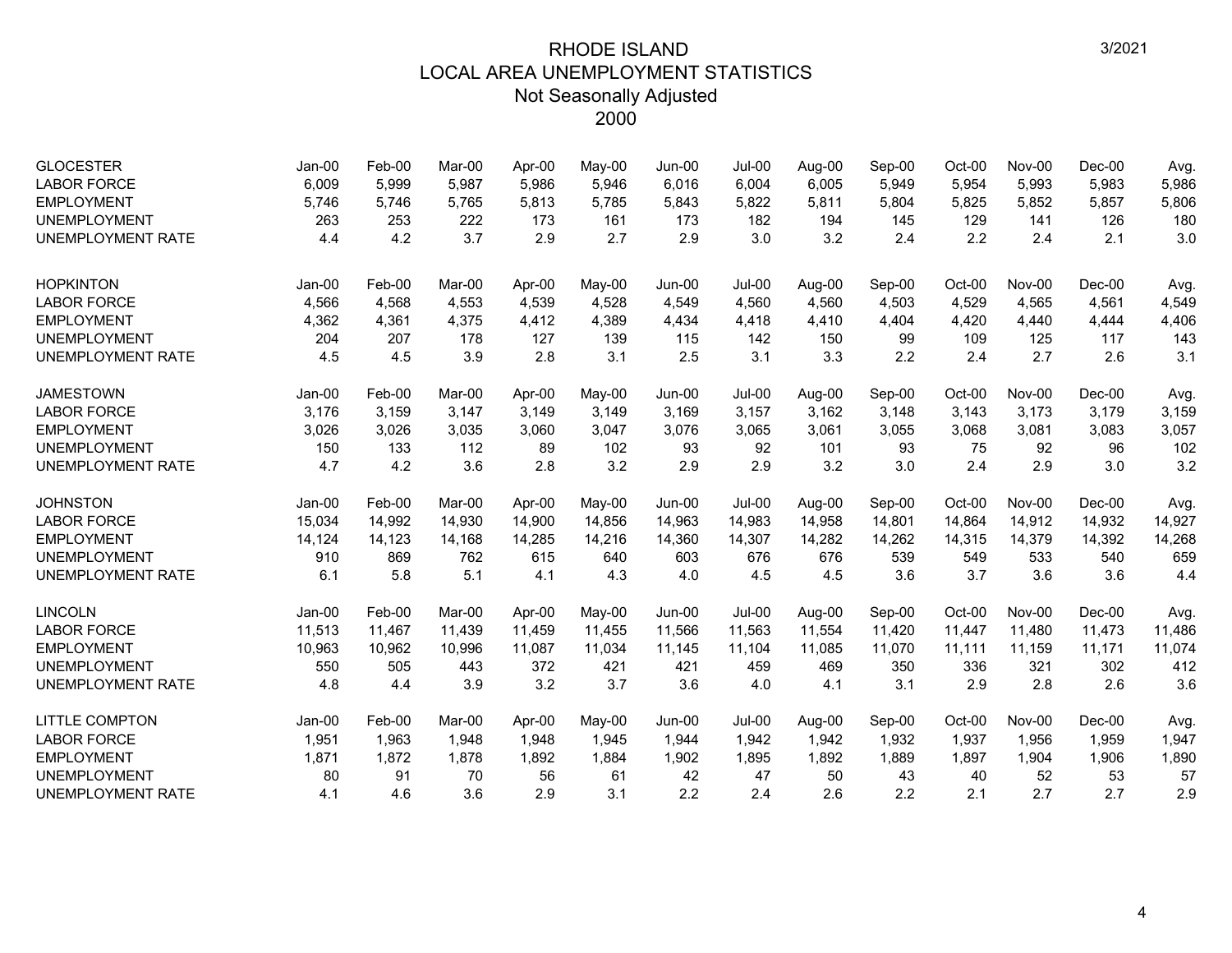| <b>MIDDLETOWN</b>        | $Jan-00$ | Feb-00 | Mar-00 | Apr-00 | May-00   | Jun-00 | Jul-00   | Aug-00 | Sep-00 | Oct-00 | Nov-00 | Dec-00   | Avg.   |
|--------------------------|----------|--------|--------|--------|----------|--------|----------|--------|--------|--------|--------|----------|--------|
| <b>LABOR FORCE</b>       | 8,540    | 8,511  | 8,501  | 8,464  | 8,432    | 8,507  | 8,495    | 8,504  | 8,437  | 8,464  | 8,542  | 8,535    | 8,495  |
| <b>EMPLOYMENT</b>        | 8.107    | 8,107  | 8,133  | 8,201  | 8,161    | 8,243  | 8,213    | 8,199  | 8,188  | 8,218  | 8,255  | 8,262    | 8,191  |
| <b>UNEMPLOYMENT</b>      | 433      | 404    | 368    | 263    | 271      | 264    | 282      | 305    | 249    | 246    | 287    | 273      | 304    |
| <b>UNEMPLOYMENT RATE</b> | 5.1      | 4.7    | 4.3    | 3.1    | 3.2      | 3.1    | 3.3      | 3.6    | 3.0    | 2.9    | 3.4    | 3.2      | 3.6    |
| <b>NARRAGANSETT</b>      | $Jan-00$ | Feb-00 | Mar-00 | Apr-00 | $May-00$ | Jun-00 | $Jul-00$ | Aug-00 | Sep-00 | Oct-00 | Nov-00 | $Dec-00$ | Avg.   |
| <b>LABOR FORCE</b>       | 9,614    | 9,582  | 9,598  | 9,609  | 9,556    | 9,645  | 9,627    | 9,620  | 9,560  | 9,594  | 9,669  | 9,658    | 9,611  |
| <b>EMPLOYMENT</b>        | 9,256    | 9,255  | 9,285  | 9,361  | 9,315    | 9,410  | 9,376    | 9,359  | 9,347  | 9,382  | 9,422  | 9,432    | 9,350  |
| <b>UNEMPLOYMENT</b>      | 358      | 327    | 313    | 248    | 241      | 235    | 251      | 261    | 213    | 212    | 247    | 226      | 261    |
| <b>UNEMPLOYMENT RATE</b> | 3.7      | 3.4    | 3.3    | 2.6    | 2.5      | 2.4    | 2.6      | 2.7    | 2.2    | 2.2    | 2.6    | 2.3      | 2.7    |
| <b>NEW SHOREHAM</b>      | Jan-00   | Feb-00 | Mar-00 | Apr-00 | May-00   | Jun-00 | Jul-00   | Aug-00 | Sep-00 | Oct-00 | Nov-00 | $Dec-00$ | Avg.   |
| <b>LABOR FORCE</b>       | 613      | 604    | 632    | 673    | 855      | 1,424  | 1,773    | 1,748  | 1,260  | 924    | 706    | 688      | 991    |
| <b>EMPLOYMENT</b>        | 513      | 491    | 532    | 601    | 798      | 1,382  | 1,740    | 1,718  | 1,233  | 900    | 645    | 611      | 930    |
| <b>UNEMPLOYMENT</b>      | 100      | 113    | 100    | 72     | 57       | 42     | 33       | 30     | 27     | 24     | 61     | 77       | 61     |
| <b>UNEMPLOYMENT RATE</b> | 16.3     | 18.7   | 15.8   | 10.7   | 6.7      | 2.9    | 1.9      | 1.7    | 2.1    | 2.6    | 8.6    | 11.2     | 6.2    |
| <b>NEWPORT</b>           | $Jan-00$ | Feb-00 | Mar-00 | Apr-00 | May-00   | Jun-00 | $Jul-00$ | Aug-00 | Sep-00 | Oct-00 | Nov-00 | $Dec-00$ | Avg.   |
| <b>LABOR FORCE</b>       | 13,878   | 13,826 | 13,700 | 13,599 | 13,533   | 13,655 | 13,624   | 13,597 | 13,529 | 13,542 | 13,688 | 13,706   | 13,657 |
| <b>EMPLOYMENT</b>        | 12,991   | 12,991 | 13,032 | 13,140 | 13,077   | 13,209 | 13,159   | 13,137 | 13,118 | 13,168 | 13,226 | 13,238   | 13,124 |
| <b>UNEMPLOYMENT</b>      | 887      | 835    | 668    | 459    | 456      | 446    | 465      | 460    | 411    | 374    | 462    | 468      | 533    |
| <b>UNEMPLOYMENT RATE</b> | 6.4      | 6.0    | 4.9    | 3.4    | 3.4      | 3.3    | 3.4      | 3.4    | 3.0    | 2.8    | 3.4    | 3.4      | 3.9    |
| <b>NORTH KINGSTOWN</b>   | Jan-00   | Feb-00 | Mar-00 | Apr-00 | May-00   | Jun-00 | $Jul-00$ | Aug-00 | Sep-00 | Oct-00 | Nov-00 | $Dec-00$ | Avg.   |
| <b>LABOR FORCE</b>       | 14,937   | 14,892 | 14.870 | 14,907 | 14,866   | 15,017 | 14,981   | 14,967 | 14,885 | 14,929 | 14,994 | 14,990   | 14,937 |
| <b>EMPLOYMENT</b>        | 14,310   | 14,309 | 14,354 | 14,474 | 14,404   | 14,549 | 14,495   | 14,470 | 14,449 | 14,504 | 14,567 | 14,581   | 14,456 |
| <b>UNEMPLOYMENT</b>      | 627      | 583    | 516    | 433    | 462      | 468    | 486      | 497    | 436    | 425    | 427    | 409      | 481    |
| <b>UNEMPLOYMENT RATE</b> | 4.2      | 3.9    | 3.5    | 2.9    | 3.1      | 3.1    | 3.2      | 3.3    | 2.9    | 2.8    | 2.8    | 2.7      | 3.2    |
| <b>NORTH PROVIDENCE</b>  | $Jan-00$ | Feb-00 | Mar-00 | Apr-00 | May-00   | Jun-00 | $Jul-00$ | Aug-00 | Sep-00 | Oct-00 | Nov-00 | $Dec-00$ | Avg.   |
| <b>LABOR FORCE</b>       | 17,924   | 17,863 | 17,810 | 17,818 | 17,786   | 17,939 | 17,945   | 17,910 | 17,775 | 17,789 | 17,916 | 17,932   | 17,868 |
| <b>EMPLOYMENT</b>        | 16,985   | 16,984 | 17,038 | 17,179 | 17,095   | 17,268 | 17,205   | 17,175 | 17,151 | 17,215 | 17,291 | 17,306   | 17,158 |
| <b>UNEMPLOYMENT</b>      | 939      | 879    | 772    | 639    | 691      | 671    | 740      | 735    | 624    | 574    | 625    | 626      | 710    |
| <b>UNEMPLOYMENT RATE</b> | 5.2      | 4.9    | 4.3    | 3.6    | 3.9      | 3.7    | 4.1      | 4.1    | 3.5    | 3.2    | 3.5    | 3.5      | 4.0    |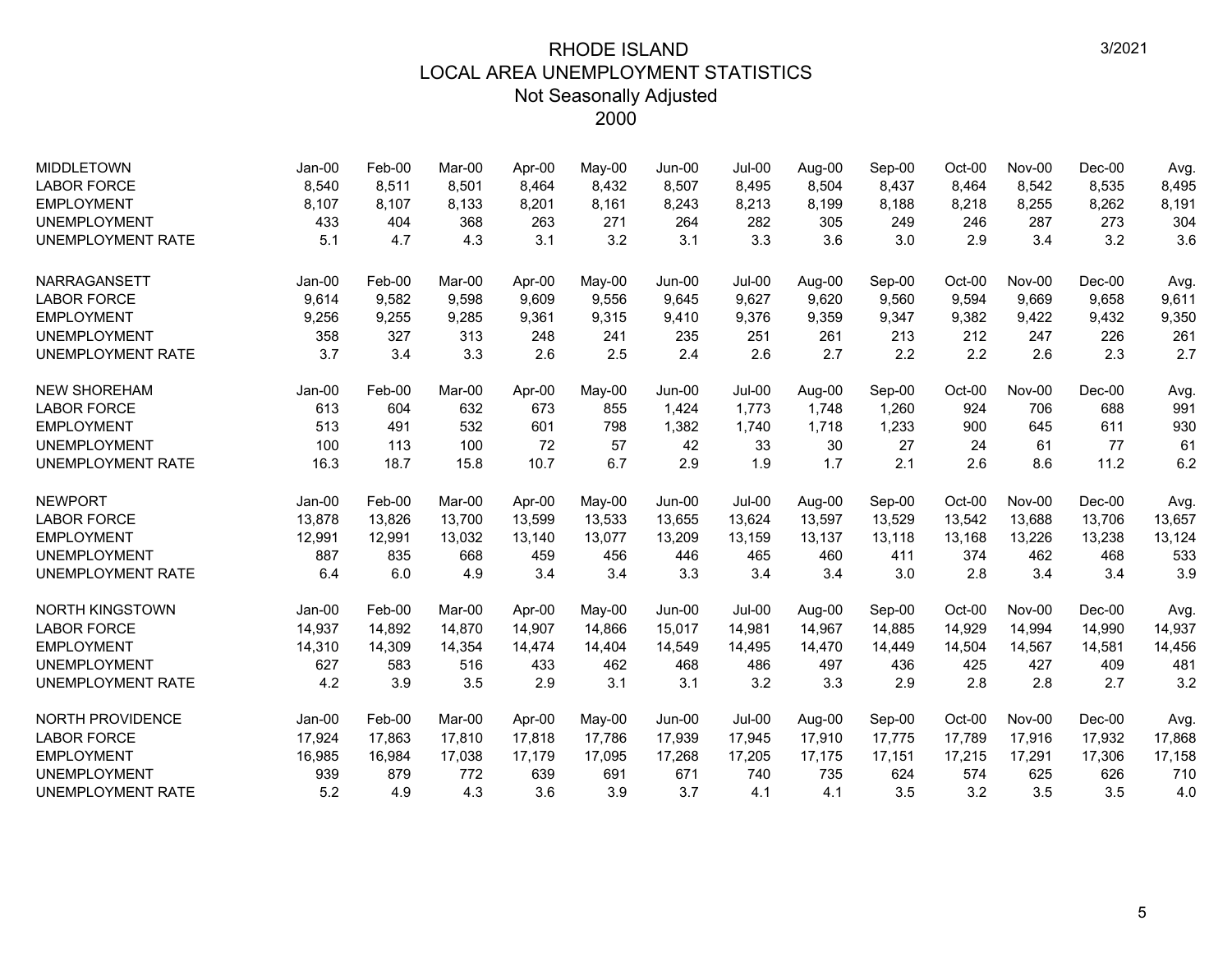| <b>NORTH SMITHFIELD</b>  | $Jan-00$ | Feb-00 | Mar-00 | Apr-00 | May-00 | Jun-00        | Jul-00        | Aug-00 | Sep-00 | Oct-00 | Nov-00   | $Dec-00$ | Avg.   |
|--------------------------|----------|--------|--------|--------|--------|---------------|---------------|--------|--------|--------|----------|----------|--------|
| <b>LABOR FORCE</b>       | 5,884    | 5.847  | 5.837  | 5,828  | 5,815  | 5,873         | 5,886         | 5,887  | 5,818  | 5,814  | 5,861    | 5,856    | 5,851  |
| <b>EMPLOYMENT</b>        | 5,607    | 5,607  | 5,624  | 5,670  | 5,643  | 5,700         | 5,679         | 5,670  | 5,661  | 5,683  | 5,707    | 5,713    | 5,664  |
| <b>UNEMPLOYMENT</b>      | 277      | 240    | 213    | 158    | 172    | 173           | 207           | 217    | 157    | 131    | 154      | 143      | 187    |
| <b>UNEMPLOYMENT RATE</b> | 4.7      | 4.1    | 3.6    | 2.7    | 3.0    | 2.9           | 3.5           | 3.7    | 2.7    | 2.3    | 2.6      | 2.4      | 3.2    |
| <b>PAWTUCKET</b>         | $Jan-00$ | Feb-00 | Mar-00 | Apr-00 | May-00 | <b>Jun-00</b> | Jul-00        | Aug-00 | Sep-00 | Oct-00 | Nov-00   | $Dec-00$ | Avg.   |
| <b>LABOR FORCE</b>       | 36,110   | 36,100 | 35,956 | 36.105 | 36,028 | 36,357        | 36,356        | 36,226 | 35,875 | 35,903 | 36,064   | 36,185   | 36,105 |
| <b>EMPLOYMENT</b>        | 34,107   | 34,105 | 34,215 | 34,497 | 34,330 | 34,678        | 34,549        | 34,489 | 34,442 | 34,570 | 34,723   | 34,755   | 34,455 |
| <b>UNEMPLOYMENT</b>      | 2,003    | 1,995  | 1,741  | 1,608  | 1,698  | 1,679         | 1,807         | 1,737  | 1,433  | 1,333  | 1,341    | 1,430    | 1,650  |
| <b>UNEMPLOYMENT RATE</b> | 5.5      | 5.5    | 4.8    | 4.5    | 4.7    | 4.6           | 5.0           | 4.8    | 4.0    | 3.7    | 3.7      | 4.0      | 4.6    |
| <b>PORTSMOUTH</b>        | Jan-00   | Feb-00 | Mar-00 | Apr-00 | May-00 | Jun-00        | <b>Jul-00</b> | Aug-00 | Sep-00 | Oct-00 | $Nov-00$ | $Dec-00$ | Avg.   |
| <b>LABOR FORCE</b>       | 9,240    | 9,207  | 9,192  | 9,160  | 9,147  | 9,225         | 9,211         | 9,213  | 9,165  | 9,173  | 9,229    | 9,229    | 9,200  |
| <b>EMPLOYMENT</b>        | 8,811    | 8,810  | 8,839  | 8,912  | 8,868  | 8,958         | 8,926         | 8,909  | 8,898  | 8,931  | 8,969    | 8,978    | 8,901  |
| <b>UNEMPLOYMENT</b>      | 429      | 397    | 353    | 248    | 279    | 267           | 285           | 304    | 267    | 242    | 260      | 251      | 299    |
| <b>UNEMPLOYMENT RATE</b> | 4.6      | 4.3    | 3.8    | 2.7    | 3.1    | 2.9           | 3.1           | 3.3    | 2.9    | 2.6    | 2.8      | 2.7      | 3.3    |
| <b>PROVIDENCE</b>        | Jan-00   | Feb-00 | Mar-00 | Apr-00 | May-00 | Jun-00        | Jul-00        | Aug-00 | Sep-00 | Oct-00 | Nov-00   | $Dec-00$ | Avg.   |
| <b>LABOR FORCE</b>       | 76,338   | 75,811 | 75,631 | 75,740 | 75,741 | 76,635        | 76,658        | 76,367 | 75,634 | 75,728 | 76,090   | 76,050   | 76,035 |
| <b>EMPLOYMENT</b>        | 71,498   | 71,494 | 71.723 | 72,318 | 71,964 | 72,693        | 72,425        | 72,298 | 72,199 | 72,468 | 72,789   | 72,855   | 72,227 |
| <b>UNEMPLOYMENT</b>      | 4,840    | 4,317  | 3,908  | 3,422  | 3,777  | 3,942         | 4,233         | 4,069  | 3,435  | 3,260  | 3,301    | 3,195    | 3,808  |
| <b>UNEMPLOYMENT RATE</b> | 6.3      | 5.7    | 5.2    | 4.5    | 5.0    | 5.1           | 5.5           | 5.3    | 4.5    | 4.3    | 4.3      | 4.2      | 5.0    |
| <b>RICHMOND</b>          | $Jan-00$ | Feb-00 | Mar-00 | Apr-00 | May-00 | <b>Jun-00</b> | Jul-00        | Aug-00 | Sep-00 | Oct-00 | Nov-00   | $Dec-00$ | Avg.   |
| <b>LABOR FORCE</b>       | 4,027    | 4,017  | 4,002  | 4,021  | 4,016  | 4,052         | 4,070         | 4,047  | 4,024  | 4,033  | 4,049    | 4,039    | 4,033  |
| <b>EMPLOYMENT</b>        | 3,900    | 3,900  | 3,913  | 3,945  | 3,926  | 3,966         | 3,951         | 3,944  | 3,938  | 3,954  | 3,971    | 3,974    | 3,940  |
| <b>UNEMPLOYMENT</b>      | 127      | 117    | 89     | 76     | 90     | 86            | 119           | 103    | 86     | 79     | 78       | 65       | 93     |
| <b>UNEMPLOYMENT RATE</b> | 3.2      | 2.9    | 2.2    | 1.9    | 2.2    | 2.1           | 2.9           | 2.5    | 2.1    | 2.0    | 1.9      | 1.6      | 2.3    |
| <b>SCITUATE</b>          | Jan-00   | Feb-00 | Mar-00 | Apr-00 | May-00 | Jun-00        | Jul-00        | Aug-00 | Sep-00 | Oct-00 | Nov-00   | $Dec-00$ | Avg.   |
| <b>LABOR FORCE</b>       | 6,006    | 5,989  | 5,985  | 5,962  | 5,958  | 5,984         | 6,005         | 5,996  | 5,942  | 5,942  | 5,981    | 5,977    | 5,977  |
| <b>EMPLOYMENT</b>        | 5,689    | 5,689  | 5,707  | 5,755  | 5,726  | 5,785         | 5,763         | 5,753  | 5,745  | 5,766  | 5,792    | 5,798    | 5,747  |
| <b>UNEMPLOYMENT</b>      | 317      | 300    | 278    | 207    | 232    | 199           | 242           | 243    | 197    | 176    | 189      | 179      | 230    |
| <b>UNEMPLOYMENT RATE</b> | 5.3      | 5.0    | 4.6    | 3.5    | 3.9    | 3.3           | 4.0           | 4.1    | 3.3    | 3.0    | 3.2      | 3.0      | 3.8    |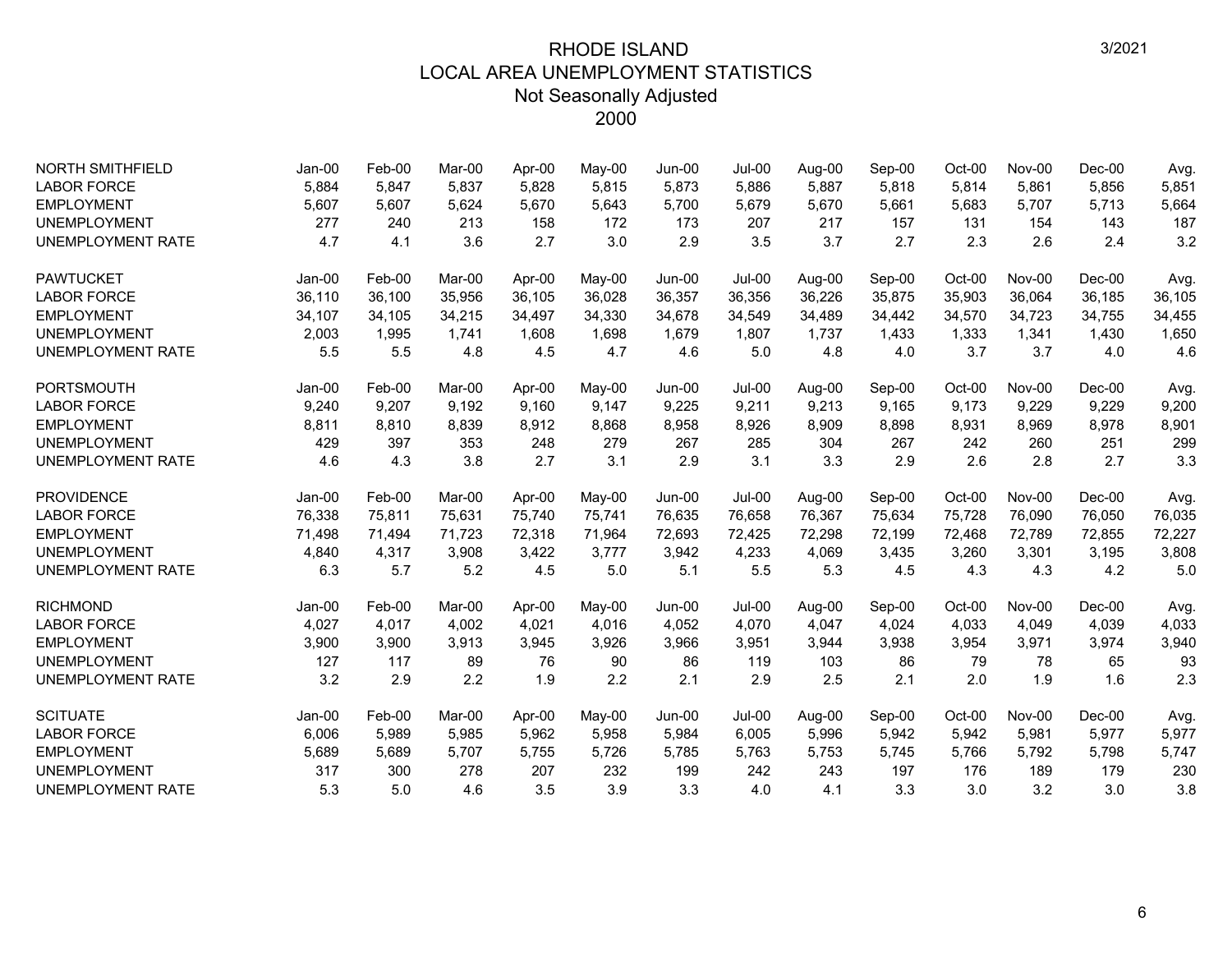| <b>SMITHFIELD</b>        | $Jan-00$ | Feb-00 | Mar-00 | Apr-00 | May-00   | Jun-00        | $Jul-00$ | Aug-00 | Sep-00 | Oct-00 | Nov-00 | $Dec-00$ | Avg.   |
|--------------------------|----------|--------|--------|--------|----------|---------------|----------|--------|--------|--------|--------|----------|--------|
| <b>LABOR FORCE</b>       | 11,266   | 11,209 | 11.209 | 11,221 | 11,175   | 11,290        | 11,314   | 11,276 | 11,140 | 11,173 | 11,229 | 11,208   | 11,226 |
| <b>EMPLOYMENT</b>        | 10,679   | 10,680 | 10,713 | 10,803 | 10,749   | 10,858        | 10,818   | 10,800 | 10,784 | 10,825 | 10,873 | 10,883   | 10,789 |
| <b>UNEMPLOYMENT</b>      | 587      | 529    | 496    | 418    | 426      | 432           | 496      | 476    | 356    | 348    | 356    | 325      | 437    |
| <b>UNEMPLOYMENT RATE</b> | 5.2      | 4.7    | 4.4    | 3.7    | 3.8      | 3.8           | 4.4      | 4.2    | 3.2    | 3.1    | 3.2    | 2.9      | 3.9    |
| SOUTH KINGSTOWN          | Jan-00   | Feb-00 | Mar-00 | Apr-00 | May-00   | Jun-00        | Jul-00   | Aug-00 | Sep-00 | Oct-00 | Nov-00 | $Dec-00$ | Avg.   |
| <b>LABOR FORCE</b>       | 14,856   | 14,733 | 14,736 | 14,693 | 14,634   | 14,836        | 14,839   | 14,776 | 14,654 | 14,686 | 14,751 | 14,754   | 14,746 |
| <b>EMPLOYMENT</b>        | 14,100   | 14,099 | 14,145 | 14,261 | 14,192   | 14,336        | 14,283   | 14,258 | 14,238 | 14,292 | 14,355 | 14,368   | 14,244 |
| <b>UNEMPLOYMENT</b>      | 756      | 634    | 591    | 432    | 442      | 500           | 556      | 518    | 416    | 394    | 396    | 386      | 502    |
| <b>UNEMPLOYMENT RATE</b> | 5.1      | 4.3    | 4.0    | 2.9    | 3.0      | 3.4           | 3.7      | 3.5    | 2.8    | 2.7    | 2.7    | 2.6      | 3.4    |
| <b>TIVERTON</b>          | Jan-00   | Feb-00 | Mar-00 | Apr-00 | May-00   | <b>Jun-00</b> | Jul-00   | Aug-00 | Sep-00 | Oct-00 | Nov-00 | $Dec-00$ | Avg.   |
| <b>LABOR FORCE</b>       | 8,512    | 8,540  | 8,483  | 8,424  | 8,391    | 8,460         | 8,484    | 8,477  | 8,374  | 8,398  | 8,460  | 8,472    | 8,457  |
| <b>EMPLOYMENT</b>        | 8,050    | 8,050  | 8,076  | 8,143  | 8,103    | 8,186         | 8,154    | 8,141  | 8,129  | 8,160  | 8,196  | 8,203    | 8,133  |
| <b>UNEMPLOYMENT</b>      | 462      | 490    | 407    | 281    | 288      | 274           | 330      | 336    | 245    | 238    | 264    | 269      | 324    |
| <b>UNEMPLOYMENT RATE</b> | 5.4      | 5.7    | 4.8    | 3.3    | 3.4      | 3.2           | 3.9      | 4.0    | 2.9    | 2.8    | 3.1    | 3.2      | 3.8    |
| <b>WARREN</b>            | Jan-00   | Feb-00 | Mar-00 | Apr-00 | $May-00$ | <b>Jun-00</b> | Jul-00   | Aug-00 | Sep-00 | Oct-00 | Nov-00 | $Dec-00$ | Avg.   |
| <b>LABOR FORCE</b>       | 6,270    | 6,283  | 6,235  | 6,235  | 6,213    | 6,264         | 6,254    | 6,258  | 6,189  | 6,211  | 6,241  | 6,232    | 6,240  |
| <b>EMPLOYMENT</b>        | 5,925    | 5,925  | 5,944  | 5,994  | 5,965    | 6,025         | 6,003    | 5,992  | 5,984  | 6,006  | 6,033  | 6,039    | 5,986  |
| <b>UNEMPLOYMENT</b>      | 345      | 358    | 291    | 241    | 248      | 239           | 251      | 266    | 205    | 205    | 208    | 193      | 254    |
| <b>UNEMPLOYMENT RATE</b> | 5.5      | 5.7    | 4.7    | 3.9    | 4.0      | 3.8           | 4.0      | 4.3    | 3.3    | 3.3    | 3.3    | 3.1      | 4.1    |
| <b>WARWICK</b>           | $Jan-00$ | Feb-00 | Mar-00 | Apr-00 | May-00   | <b>Jun-00</b> | $Jul-00$ | Aug-00 | Sep-00 | Oct-00 | Nov-00 | $Dec-00$ | Avg.   |
| <b>LABOR FORCE</b>       | 47,537   | 47,384 | 47,285 | 47,361 | 47,281   | 47,704        | 47,704   | 47,757 | 47,346 | 47,394 | 47,636 | 47,639   | 47,503 |
| <b>EMPLOYMENT</b>        | 45,305   | 45,302 | 45,447 | 45,824 | 45,600   | 46,062        | 45,892   | 45,812 | 45,749 | 45,920 | 46,122 | 46,165   | 45,767 |
| <b>UNEMPLOYMENT</b>      | 2,232    | 2,082  | 1,838  | 1,537  | 1,681    | 1,642         | 1,812    | 1,945  | 1,597  | 1,474  | 1,514  | 1,474    | 1,736  |
| <b>UNEMPLOYMENT RATE</b> | 4.7      | 4.4    | 3.9    | 3.2    | 3.6      | 3.4           | 3.8      | 4.1    | 3.4    | 3.1    | 3.2    | 3.1      | 3.7    |
| <b>WEST GREENWICH</b>    | $Jan-00$ | Feb-00 | Mar-00 | Apr-00 | May-00   | Jun-00        | $Jul-00$ | Aug-00 | Sep-00 | Oct-00 | Nov-00 | $Dec-00$ | Avg.   |
| <b>LABOR FORCE</b>       | 3,022    | 3,039  | 3,031  | 3,010  | 3,016    | 3,029         | 3,036    | 3,041  | 3,012  | 3,023  | 3,035  | 3,033    | 3,027  |
| <b>EMPLOYMENT</b>        | 2,900    | 2,901  | 2,910  | 2,934  | 2,920    | 2,949         | 2,938    | 2,933  | 2,929  | 2,940  | 2,953  | 2,955    | 2,930  |
| <b>UNEMPLOYMENT</b>      | 122      | 138    | 121    | 76     | 96       | 80            | 98       | 108    | 83     | 83     | 82     | 78       | 97     |
| <b>UNEMPLOYMENT RATE</b> | 4.0      | 4.5    | 4.0    | 2.5    | 3.2      | 2.6           | 3.2      | 3.6    | 2.8    | 2.7    | 2.7    | 2.6      | 3.2    |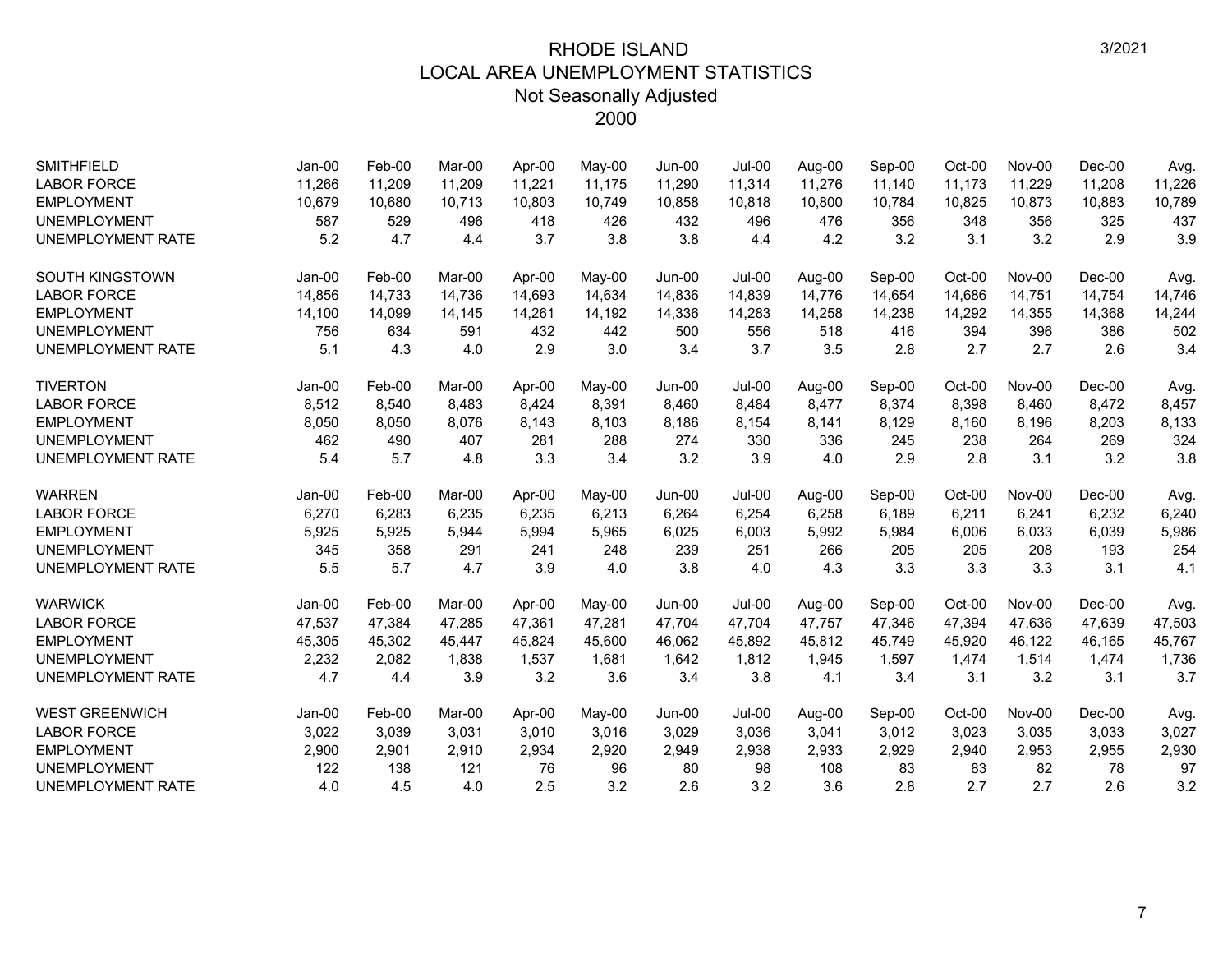| <b>WEST WARWICK</b>      | Jan-00   | Feb-00 | Mar-00 | Apr-00 | May-00 | Jun-00        | Jul-00   | Aug-00 | Sep-00 | Oct-00 | Nov-00 | $Dec-00$ | Avg.   |
|--------------------------|----------|--------|--------|--------|--------|---------------|----------|--------|--------|--------|--------|----------|--------|
| <b>LABOR FORCE</b>       | 16,324   | 16,316 | 16,228 | 16,128 | 16,126 | 16,233        | 16,283   | 16,238 | 16,111 | 16,148 | 16,239 | 16,230   | 16,217 |
| <b>EMPLOYMENT</b>        | 15,357   | 15,357 | 15,406 | 15,534 | 15,458 | 15,615        | 15,557   | 15,529 | 15,508 | 15,566 | 15,634 | 15,649   | 15,514 |
| <b>UNEMPLOYMENT</b>      | 967      | 959    | 822    | 594    | 668    | 618           | 726      | 709    | 603    | 582    | 605    | 581      | 703    |
| <b>UNEMPLOYMENT RATE</b> | 5.9      | 5.9    | 5.1    | 3.7    | 4.1    | 3.8           | 4.5      | 4.4    | 3.7    | 3.6    | 3.7    | 3.6      | 4.3    |
| WESTERLY                 | $Jan-00$ | Feb-00 | Mar-00 | Apr-00 | May-00 | Jun-00        | $Jul-00$ | Aug-00 | Sep-00 | Oct-00 | Nov-00 | $Dec-00$ | Avg.   |
| <b>LABOR FORCE</b>       | 12,149   | 12,220 | 12,176 | 12,042 | 12,108 | 12,229        | 12,354   | 12,217 | 11,809 | 11,879 | 11,932 | 11,922   | 12,087 |
| <b>EMPLOYMENT</b>        | 11,585   | 11,577 | 11,651 | 11,662 | 11,663 | 11,868        | 12,043   | 11,876 | 11,521 | 11,583 | 11,575 | 11,625   | 11,686 |
| <b>UNEMPLOYMENT</b>      | 564      | 643    | 525    | 380    | 445    | 361           | 311      | 341    | 288    | 296    | 357    | 297      | 401    |
| UNEMPLOYMENT RATE        | 4.6      | 5.3    | 4.3    | 3.2    | 3.7    | 3.0           | 2.5      | 2.8    | 2.4    | 2.5    | 3.0    | 2.5      | 3.3    |
| <b>WOONSOCKET</b>        | $Jan-00$ | Feb-00 | Mar-00 | Apr-00 | May-00 | <b>Jun-00</b> | $Jul-00$ | Aug-00 | Sep-00 | Oct-00 | Nov-00 | $Dec-00$ | Avg.   |
| <b>LABOR FORCE</b>       | 21,047   | 20,974 | 20,915 | 20,860 | 20,851 | 21,005        | 21,046   | 21,027 | 20,807 | 20,869 | 21,002 | 21,004   | 20,950 |
| <b>EMPLOYMENT</b>        | 19,850   | 19,849 | 19,912 | 20,077 | 19,980 | 20,182        | 20,107   | 20,072 | 20,044 | 20,119 | 20,209 | 20,227   | 20,052 |
| <b>UNEMPLOYMENT</b>      | 1,197    | 1,125  | 1,003  | 783    | 871    | 823           | 939      | 955    | 763    | 750    | 793    | 777      | 898    |
| UNEMPLOYMENT RATE        | 5.7      | 5.4    | 4.8    | 3.8    | 4.2    | 3.9           | 4.5      | 4.5    | 3.7    | 3.6    | 3.8    | 3.7      | 4.3    |
| <b>BRISTOL COUNTY</b>    | Jan-00   | Feb-00 | Mar-00 | Apr-00 | May-00 | Jun-00        | Jul-00   | Aug-00 | Sep-00 | Oct-00 | Nov-00 | Dec-00   | Avg.   |
| <b>LABOR FORCE</b>       | 26,873   | 26,795 | 26,722 | 26,716 | 26,688 | 26,945        | 26,925   | 26,894 | 26,651 | 26,746 | 26,857 | 26,809   | 26,802 |
| <b>EMPLOYMENT</b>        | 25,594   | 25,593 | 25,675 | 25,889 | 25,762 | 26,023        | 25,928   | 25,882 | 25,846 | 25,943 | 26,058 | 26,081   | 25,856 |
| <b>UNEMPLOYMENT</b>      | 1,279    | 1,202  | 1,047  | 827    | 926    | 922           | 997      | 1.012  | 805    | 803    | 799    | 728      | 946    |
| UNEMPLOYMENT RATE        | 4.8      | 4.5    | 3.9    | 3.1    | 3.5    | 3.4           | 3.7      | 3.8    | 3.0    | 3.0    | 3.0    | 2.7      | 3.5    |
| <b>KENT COUNTY</b>       | $Jan-00$ | Feb-00 | Mar-00 | Apr-00 | May-00 | <b>Jun-00</b> | Jul-00   | Aug-00 | Sep-00 | Oct-00 | Nov-00 | $Dec-00$ | Avg.   |
| <b>LABOR FORCE</b>       | 92,840   | 92,624 | 92,353 | 92,312 | 92,216 | 93,005        | 93,142   | 93,134 | 92,283 | 92,442 | 92,929 | 92,911   | 92,683 |
| <b>EMPLOYMENT</b>        | 88,281   | 88,277 | 88,559 | 89,294 | 88,858 | 89,758        | 89,426   | 89,271 | 89,148 | 89,480 | 89,874 | 89,956   | 89,182 |
| <b>UNEMPLOYMENT</b>      | 4,559    | 4,347  | 3.794  | 3,018  | 3,358  | 3,247         | 3,716    | 3,863  | 3,135  | 2,962  | 3,055  | 2,955    | 3,501  |
| UNEMPLOYMENT RATE        | 4.9      | 4.7    | 4.1    | 3.3    | 3.6    | 3.5           | 4.0      | 4.1    | 3.4    | 3.2    | 3.3    | 3.2      | 3.8    |